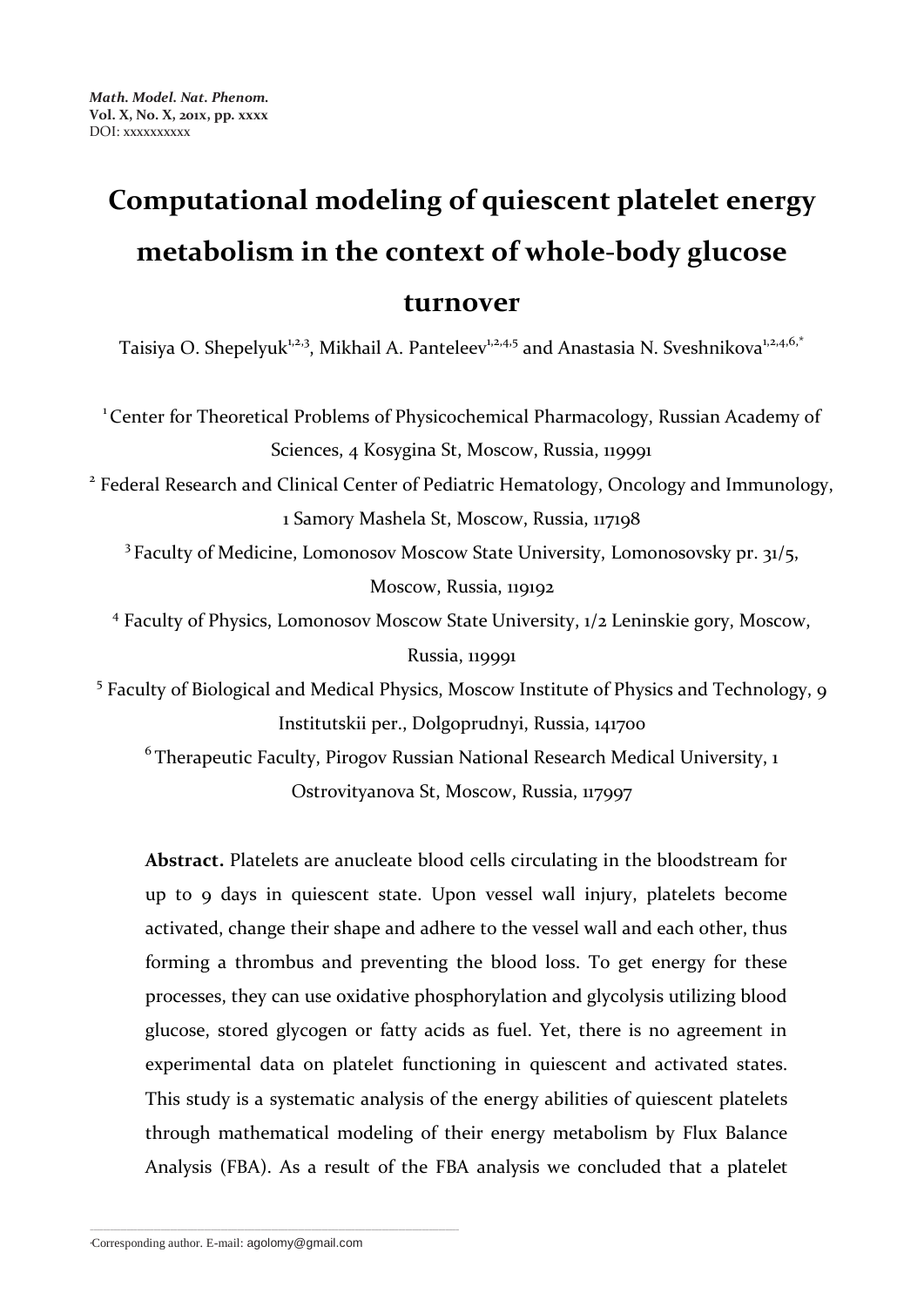even in quiescent state utilizes blood glucose at high rate (0.1 mM/s), producing lactate from 99% of it and about 0.2 mM/s ATP from glycolysis and respiration. Such high fluxes of glucose are not always available due to platelet's glucose transporter (GLUT3) kinetic limitations. We positioned a "FBA" platelet in human glucose/insulin/glucagon PBPK/PD model to theoretically investigate platelet metabolism in close-to-real conditions. The main result of our study is that the stored glycogen could be daily used and resynthesized during platelet lifetime.

**Keywords.** blood platelets, blood glucose, glycogen, PB/PK, FBA Mathematics Subject Classification: 92C05, 92C45, 92C42

#### **1. Introduction**

Platelets are small discoid megakaryocyte fragments circulating in the bloodstream for up to 9 days (at a concentration of 200-400 thousands of cells/μl). Their main function is to become activated and form hemostatic plugs in case of vessel wall injury. An activated platelet has active integrins, which give cells ability to adhere to vessel walls and each other, has long membrane pseudopodia (more surfaces to interact) and has the ability to induce other platelets activation by generating various soluble agonists. The activated platelets rapidly form an aggregate preventing blood loss [1]. Thus, platelet activation, proceeding in less than 5 sec, includes several energy-consuming processes. Although it is now generally believed that platelet energy metabolism is provided by both glycolysis (with lactate production) and oxidative phosphorylation, opinions differ on the relative importance of these two pathways in platelet energy metabolism in different states  $[2-4]$ .

Even in their quiescent state, platelets seem to be unusually metabolically active, exhibiting high ATP turnover rates. The reported major energy substrates that contribute to ATP production thus far are glucose  $[2,5]$ , glutamine  $[3,6]$  and fatty acids  $[3,7]$ . Reports on enzymatically measured platelet glucose consumption varied from 0.26 to 1.35  $\mu$ mole/10<sup>11</sup> cells/min, while lactate production rates varied from  $0.36$  to  $4.22$  umole/ $10<sup>11</sup>$  cells/min [2,3,5,8–11]. Both rates depend on oxygen and other energy sources availability. This suggests that differences in the degree of oxygenation of the incubation medium may contribute to the wide variation in results due to metabolism regulation by oxygen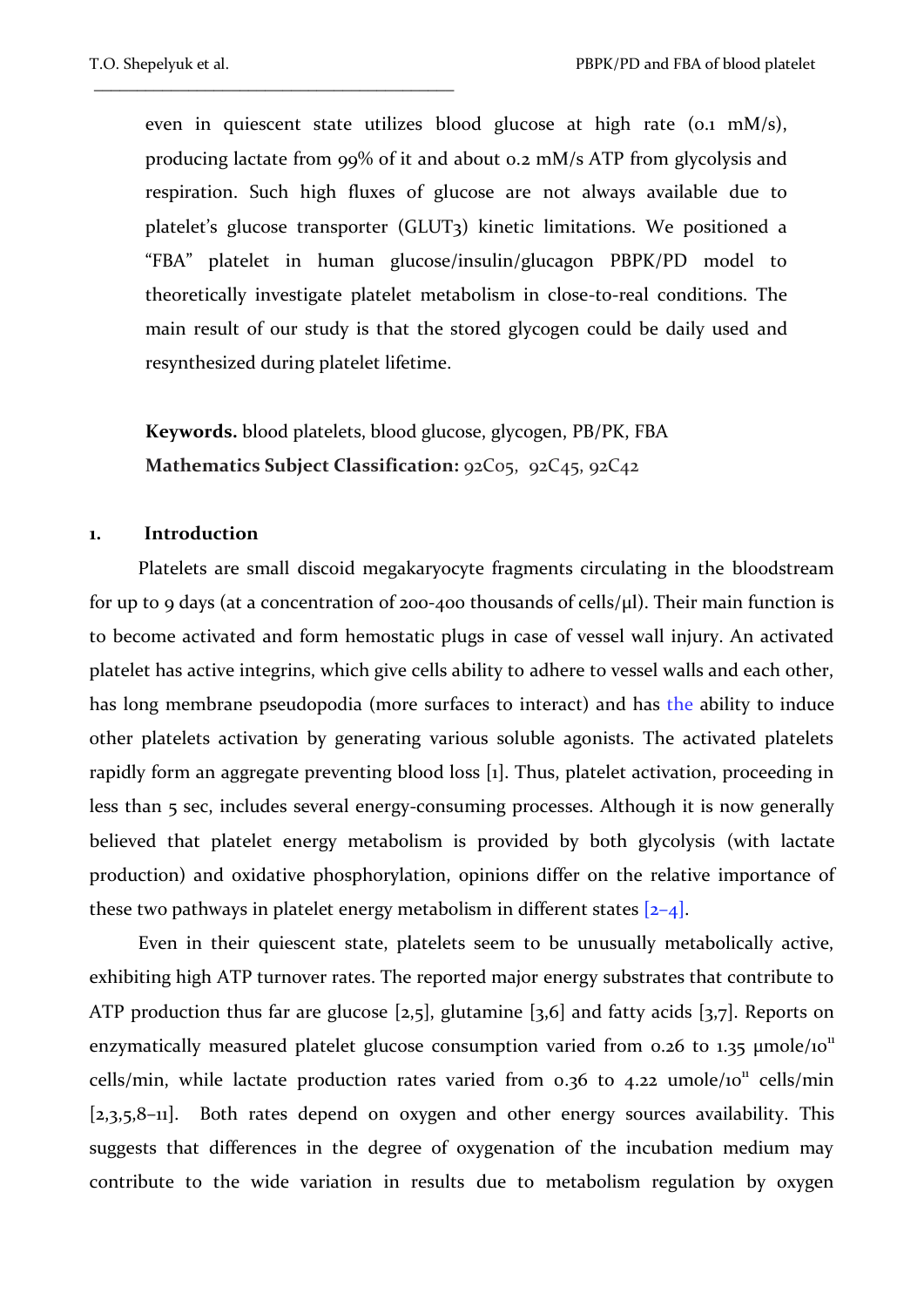availability [2]. Interestingly, addition of albumin with fatty acids to the solution reduces rates of glucose consumption and lactate production by 30% on the average [2].

Another source of energy in platelet is glycogen. Experimental data prove that platelets contain more glycogen than skeletal muscle cell, from 43 to 65 μmole of glycosyl residues per 10<sup>11</sup> cells  $[4,11-14]$ . Glycogen is a buffer stock of a glucose that is normally not consumed by cells in a quiescent state. Moreover, Akkerman et al. [13] suggests that platelets do not use glycogen until glucose concentrations are below 1 mM. The rate of measured glycogen consumption varies from 0.0158 to 0.385  $\mu$ mol (of glycosil residues)/10<sup>11</sup> cells/min [2,11,13].

Platelet respiration seems to be even less studied process. Rates of glucose oxidation were directly measured in several studies [3,5,7–9] and oxygen consumption due to glucose oxidation constitutes from 1 to 11% of the total oxidation. This indicates that some endogenous fuel may contribute to the oxygen consumption and energy production. Supplementation with the fatty acid palmitate increased respiration [2], whereas inhibition of fatty acids transport to mitochondria decreased respiration [3], indicating that platelets are able to transport extracellular fatty acids [15] and utilize them and endogenous fatty acids for respiration [16].

Thereby, despite the claimed quiescent platelet state, flux values vary widely and seem to be too big for the quiescent state in comparison with other cells [7]. To integrate the listed data, a Flux Balance Analysis of platelet energy metabolism could be performed for calculation of the distribution of energy fluxes among different ATP-producing pathways. The existing stoichiometric model of platelet metabolism constructed by Thomas et al. [17] provides a platform for such analysis although it does not include necessary information of the metabolic fluxes limitations. We used ATP production as objective function and analyzed several sets of quiescent platelet experimental data [2,3,7,9,13,18]. We found that even in quiescent state platelet functions close to its enzyme turnover limit, thus providing a question how platelet metabolism functions in human organism.

A simple PBPK ("Physiology based pharmacokinetics") model of variations in human blood glucose concentration could provide a frame for assessment of platelet functioning in close-to-real conditions. Among variety of human glucose PBPK models the one of Markakis et al. [19] was chosen for its simplicity and good description of experimental data on blood glucose. The combined FBA and PBPK models provide a PK/PD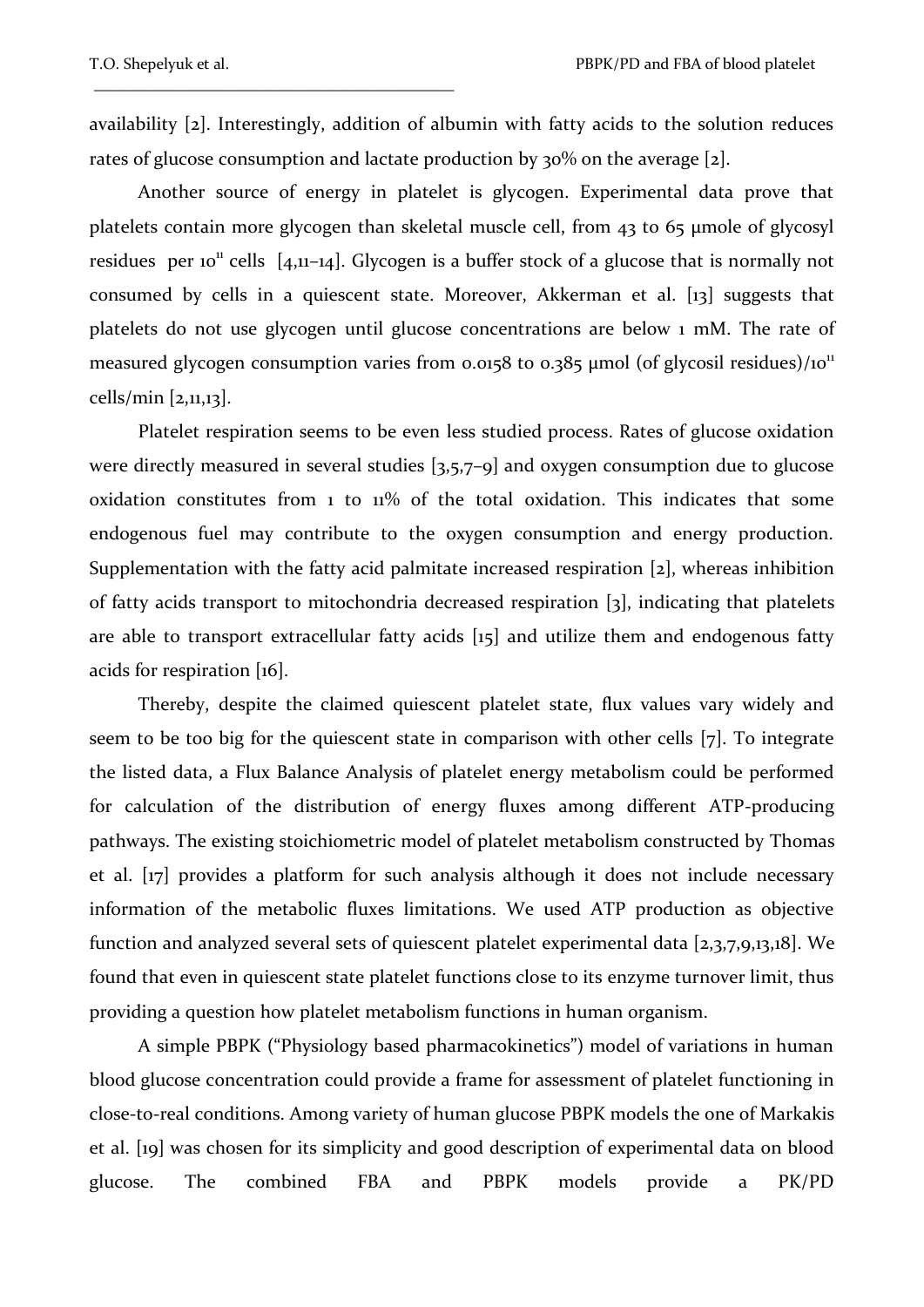(pharmacokinetic/pharmacodynamics) model allowing to assess influence of daily meal (blood glucose) on human platelet metabolism.

#### **2. Computational models**

#### **2.1. Flux Balance Analysis of platelet energetic metabolism**

2.1.1. Key modeling assumptions.

\_\_\_\_\_\_\_\_\_\_\_\_\_\_\_\_\_\_\_\_\_\_\_\_\_\_\_\_\_\_\_\_\_\_\_\_\_\_\_\_\_\_

To model metabolic fluxes, we used the FBA method, which intends to derive a set of steady-state metabolite fluxes through biochemical pathways that correspond to a particular "cellular objective", i.e. objective function [20]. The main assumption in FBA modeling is a quasi steady-state assumption, i.e. the metabolite concentrations and the reaction rates are assumed to be unchanged on the time scale under consideration [21]. Thus a system of ordinary differential equations usually describing a set of biochemical reactions is converted into a set of linear equations with reaction rates (fluxes) as variables. The stoichiometric coefficients of the reactions are used to form mass balance constraints around the metabolites, leading to the system of linear equations  $(S \times v=0,$  where S is stoichiometric matrix, **v** is the vector of variables (fluxes)). Other constraints are introduced by setting the lower and upper bounds of the associated fluxes emerging from reaction reversibility state, enzymes activities and measured metabolite rates [21]. Since the number of unknown reaction rates (metabolic fluxes) is usually higher than the number of metabolites, the system of linear equations is underdetermined, and thus it does not have a unique solution [22]. To obtain a unique flux distribution, an additional constraint should be added. In FBA, the investigator choses a vector of parameters, **f**, called an objective function, and states that the solution should have the maximum value of **f**×**v.** The linear programming techniques are used to find the optimal solution with respect to the chosen objective function [23]. Commonly chosen objective functions for bacterial FBA models are biomass production [20,23] as assumed bacterium's life objective is to grow. Here we have chosen the ATP production flux as the objective function because it allows investigation of the limitations of platelet energy metabolism.

## 2.1.2. Metabolic pathways and parameters used in model construction

The metabolic space of platelet energetic metabolism contained 88 reconstructed reactions and 87 compounds. In short, model included reactions and reactants of the following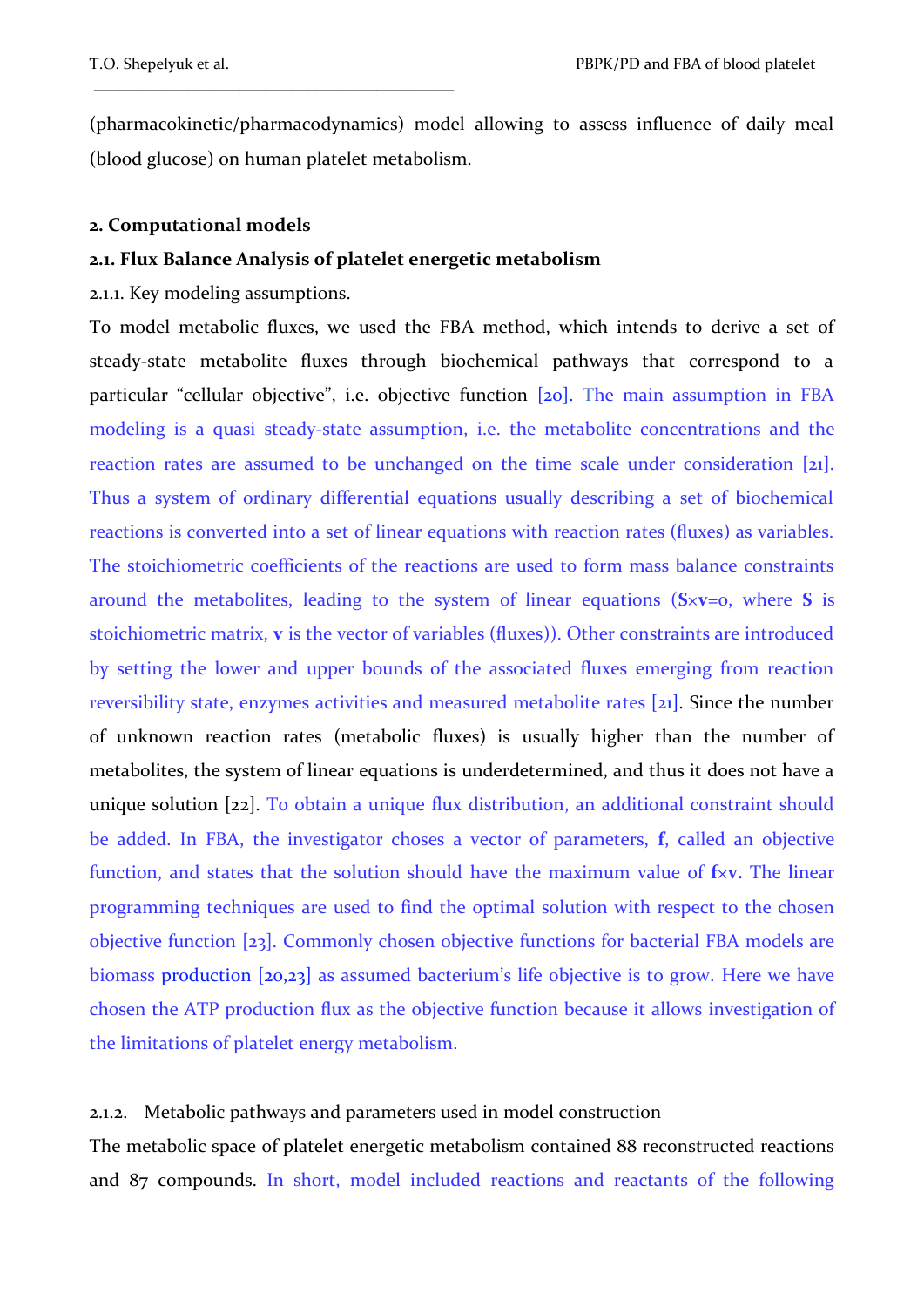metabolic pathways: glycolysis, glycogenolysis, penthose phosphate pathway and tricarboxylic acid cycle (62 reaction fully taken out of 1008 from Thomas et al. study [17]) with addition of fatty acid transport and β-oxidation, oxidative phosphorylation and oxidative stress reconstructed using KEGG database for Homo Sapience [22] and platelet proteomics data [24]. In the latter part all sequential reactions were replaced with a single merged reaction. For model details and scheme of major reactions, see Supplemental Files 1 and 2, respectively. Boundaries for the rates of most reactions were are unknown, we only considered reaction directions as model constraints.

Metabolic flux distributions were calculated by using measured glucose, fatty acid and oxygen uptake, glycogen utilization and lactate production rates as constraints in the model. All fluxes were recalculated from  $\mu$ mol/10<sup>11</sup> cells/min to mM/s, where platelet cytosolic volume was roughly estimated as 5 fL. Fluxes through key enzymes in each pathway were limited by maximum enzyme activity, calculated as:

Maximal enzyme activity  $=\frac{n}{2}$ platelet volume (1) Hence, each pathway could be constrained by key enzyme activities: glycolysis is constrained by hexokinase (EC 2.7.1.1;  $v_{max} = 0.128$  mM/s), respiration is constrained by pyruvate dehydrogenase complex (EC 1.2.4.1, EC 2.3.1.12, EC 1.8.1.4; *vmax* = 0.062 mM/s), isocitrate dehydrogenase (1.1.1.41), cytochrome c oxidase (EC 1.9.3.1;  $v_{max} = 0.145$  mM/s) and specific acyl-CoA dehydrogenases (EC 1.3.8.1, EC 1.3.8.7, EC 1.3.8.8, EC1.3.8.9; *vmax* = 5.5  $\mu$ M/s). The numbers of enzymes per platelet were from proteomic data [24] and enzyme turnover numbers were from human enzyme izoforms from BRENDA database (http://www.brenda-enzymes.org/).

#### **2.2. Physiologically based human blood glucose kinetics**

The paper of Markakis et al. [19] introduced a mathematical model consisting of 5 differential equations and representing the insulin – glucose dynamics of healthy subjects as well as Type 1 and Type 2 diabetics, with appropriate adjustment in its parameters.

Here we modified the model so that there is only one parameter describing blood glucose levels instead of two.

The equations are as follows:

$$
\frac{dl}{dt} = -\gamma_I \cdot I + \beta \cdot i(G), \ i(G) = \begin{cases} 0, \ G < It \\ G - It, \ G \geq It \end{cases} \tag{2}
$$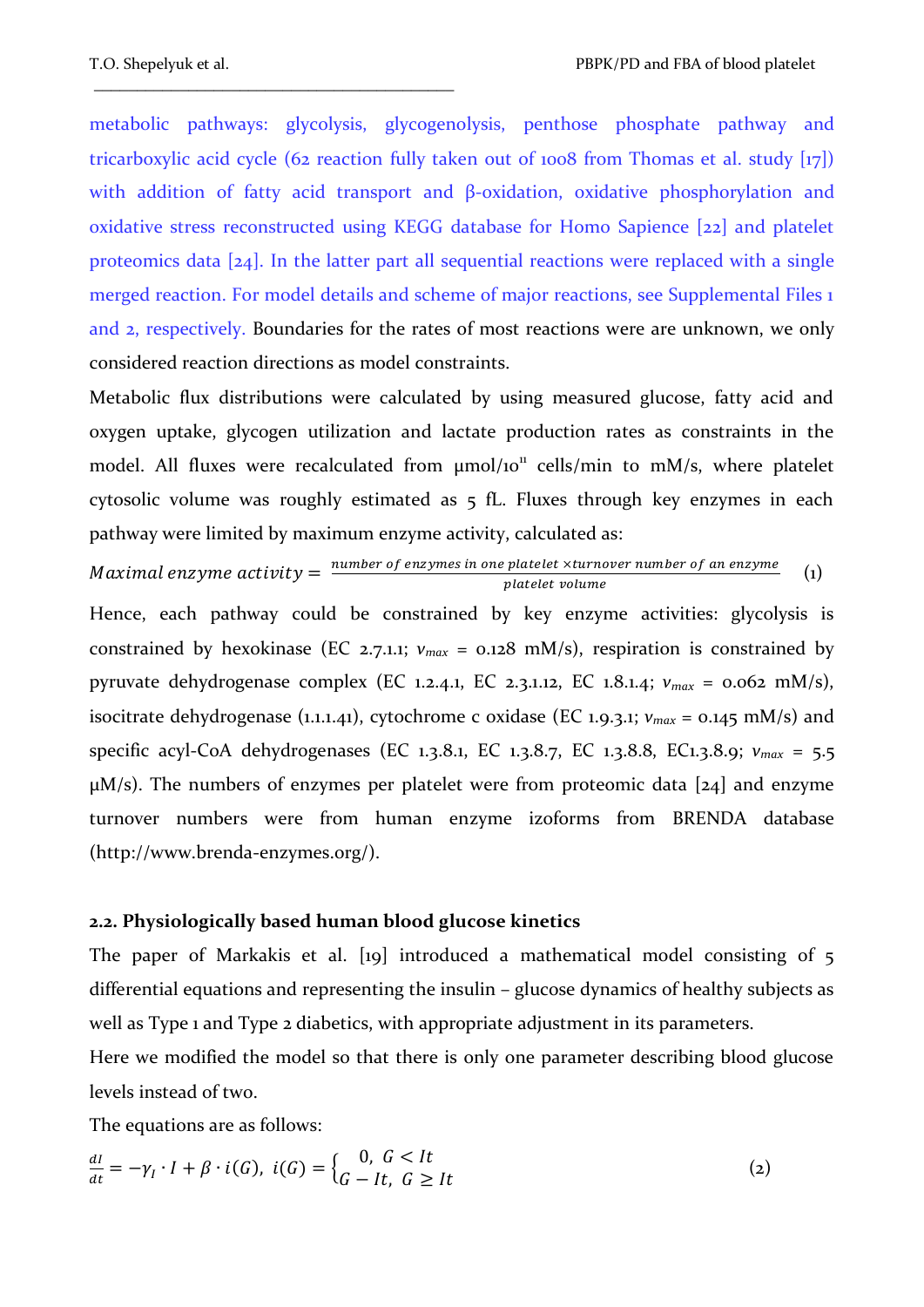$$
\frac{dN}{dt} = -\gamma_N \cdot N + \alpha \cdot n(G), \ n(G) = \begin{cases} Nt - G, \ G < Nt \\ 0, \ G \ge Nt \end{cases} \tag{3}
$$

$$
\frac{dx}{dt} = -p_1 \cdot x + p_2 \cdot I,\tag{4}
$$

$$
\frac{dG}{dt} = -p_3 \cdot G - p_4 \cdot x \cdot G + p_5 \cdot N,\tag{5}
$$

where *I* is the blood insulin concentration in  $mU/l$ ,  $N -$  blood glucagon concentration in ng/l  $(x - x)$  variable indicating insulin action  $(min^{-1})$ ,  $G - blood$  glucose concentration in mg/dl. Initial values for the variables were taken from [19]:  $I_0 = 15$  mU/l,  $N_0 = 75$  ng/l and  $x_0$ = 0 min<sup>-1</sup>, with exception for initial blood glucose concentration, which was taken [25] to be 100 mg/dl.

The model describes dynamics of glucose concentration and its main hormonal regulators and thus could be used to model blood glucose levels during day/night cycle. Figure S<sub>2</sub> (Supplemental file 2) shows the scheme of glucose-insulin-glucagon relationships implemented in the model. The parameter values of the model are given in Table 1. Because we have modified the model (two equations for glucose are merged into one), some parameters needed adjustment. The parameter *p<sup>4</sup>* and hormone thresholds (Table 1) were adjusted by means of evolutionary programming algorithm [26,27] to describe glucose and insulin data for healthy subjects from [25].

#### **2.3. PBPK/PD model with platelet metabolism**

To unite the FBA and PBPK models we utilized principles from [25], when an organ is included in the model by two enzymes: a glucose transporter (GLUT) and a hexokinase (HK). The glucose, as an energy source, may be transported into the platelet mainly by GLUT<sub>3</sub> transporters, those are present in plasmatic  $(15%)$  and intracellular alpha-granule (85%) membranes [28] and thus provide enhanced glucose flux after activation. As we assume all platelets to be in quiescent state, the turnover rate of GLUT3 was calculated as 15% of 1000 s<sup>-1</sup> [25]. The GLUT3 and HK were considered to follow Michaelis-Menten kinetics with  $K_m$  1.5 mM and 0.2 mM, respectively [25,28]. Thus the equation (5) was modified as follows:

$$
\frac{dG}{dt} = -p_3 \cdot G - p_4 \cdot x \cdot G + p_5 \cdot N - \frac{V_{PLT}}{V_{Blood}} \frac{V_{max} f_{GLUT3} \cdot G}{K_M + G} \tag{6}
$$

where  $V_{max}$  was calculated from eq. (1) for GLUT<sub>3</sub> and  $f_{GLUT_3}$  is the plasmatic membrane fraction of the transporters. The flux of glucose-6-phosphate (G6P) production resulting from HK could be considered as stationary input flux in the platelet FBA model (p. 2.1.). The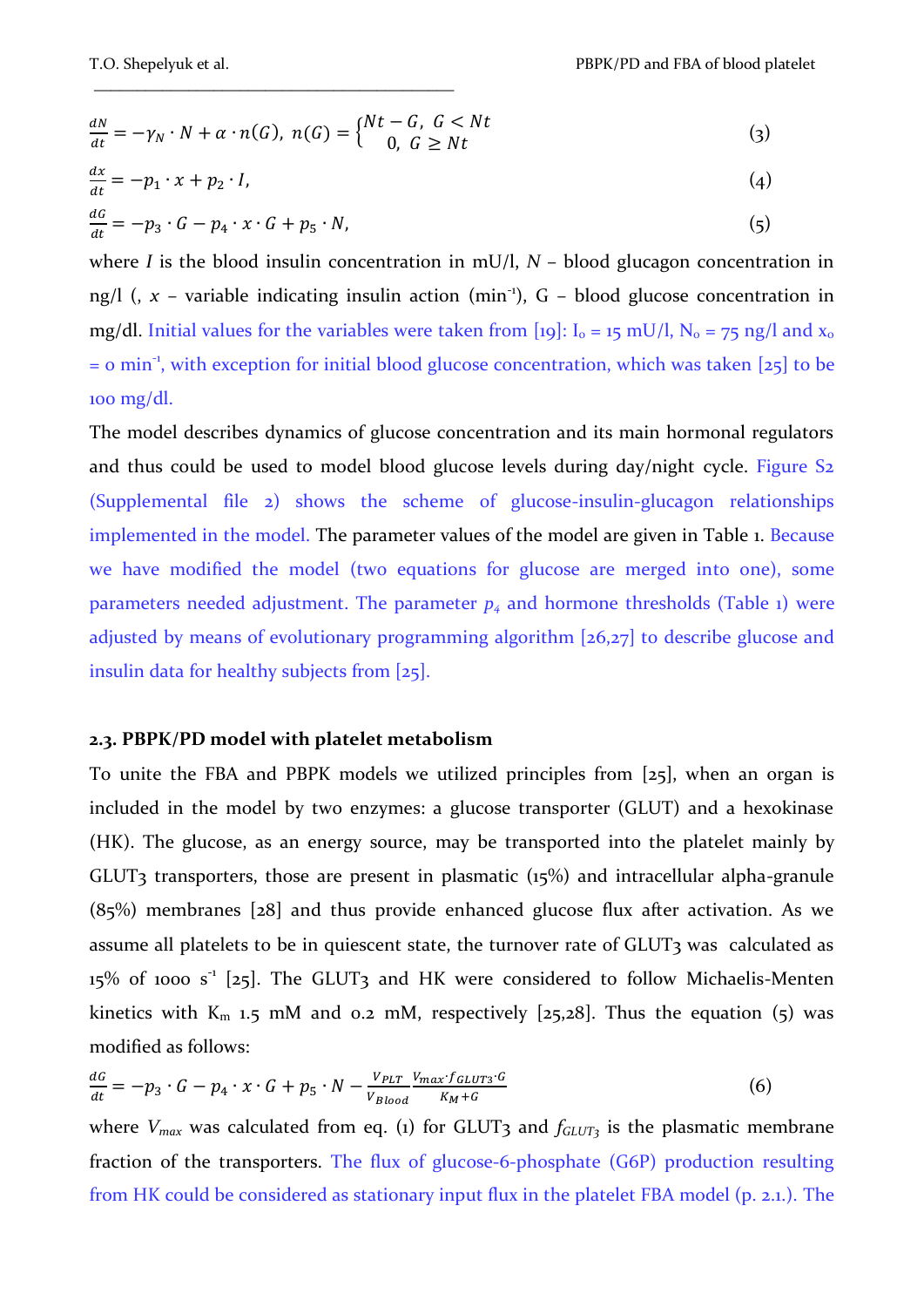two pathways were assumed for G6P utilization, it could be used in glycogen production or in glycolysis. The linear relationship between the latter flux and platelet ATP production obtained from the flux model was incorporated in the PBPK model as a linear equation. The ATP production flux was fixed on 0.2 mM/s, the value obtained for quiescent platelets in the FBA model (see Results 3.1).

| Param.     | <b>Units</b>                    | <b>Value</b>        | Value               | <b>Physiological description</b>                                                                                                                             | Ref.   |
|------------|---------------------------------|---------------------|---------------------|--------------------------------------------------------------------------------------------------------------------------------------------------------------|--------|
|            |                                 | $\text{in}$ [19]    |                     |                                                                                                                                                              |        |
| $\gamma_I$ | $min^{-1}$                      | 0.42                | 0.42                | Insulin clearance from blood                                                                                                                                 | $[19]$ |
| $\beta$    | $\frac{mU/l}{mg/dl}min^{-1}$    | 0.106               | 0.106               | Insulin production rate                                                                                                                                      | $[19]$ |
| It         | mg/dl                           | 103                 | 60                  | Insulin threshold (minimum blood<br>glucose concentration value<br>for<br>insulin production)                                                                | tuned  |
| $\gamma_N$ | $min^{-1}$                      | $5.8 \cdot 10^{-4}$ | $5.8 \cdot 10^{-4}$ | Glucagon clearance from blood                                                                                                                                | $[19]$ |
| $\alpha$   | $\frac{ng/l}{mg/dl}min^{-1}$    | 0.0037              | 0.0037              | <b>Glucagon production rate</b>                                                                                                                              | $[19]$ |
| Nt         | mg/dl                           | 83                  | 110                 | Glucagon threshold (maximum<br>blood glucose concentration value<br>for glucagon production)                                                                 | tuned  |
| $p_{1}$    | $min^{-1}$                      | 0.075               | 0.075               | <b>Insulin action decrease</b>                                                                                                                               | $[19]$ |
| $p_{2}$    | $min^{-2}$<br>$\overline{mU/l}$ | $1.3 \cdot 10^{-5}$ | $1.3 \cdot 10^{-5}$ | Insulin action increase<br>$p_1$ and $p_2$ together ensure<br>the<br>observed experimentally delay in<br>after<br>insulin<br>action<br>insulin<br>production | $[19]$ |
| $p_3$      | $min^{-1}$                      | 0.022               | 0.022               | Glucose clearance from blood                                                                                                                                 | $[19]$ |
| $p_4$      | nd                              | 0.04                | 0.1                 | Glucose clearance provided by the<br>insulin action                                                                                                          | tuned  |
| $p_{5}$    | $\frac{mg/dl}{ng/l}min^{-1}$    | 0.016               | 0.016               | Glucose production in the liver<br>provided by glucagon action                                                                                               | $[19]$ |

**Table 1. Parameters of the PBPK model**

\_\_\_\_\_\_\_\_\_\_\_\_\_\_\_\_\_\_\_\_\_\_\_\_\_\_\_\_\_\_\_\_\_\_\_\_\_\_\_\_\_\_

## **2.4. Software**

The linear programming problem was solved by using the GNU Linear Programming Kit [29]. The PBPK/PD model was analyzed using COPASI software [30].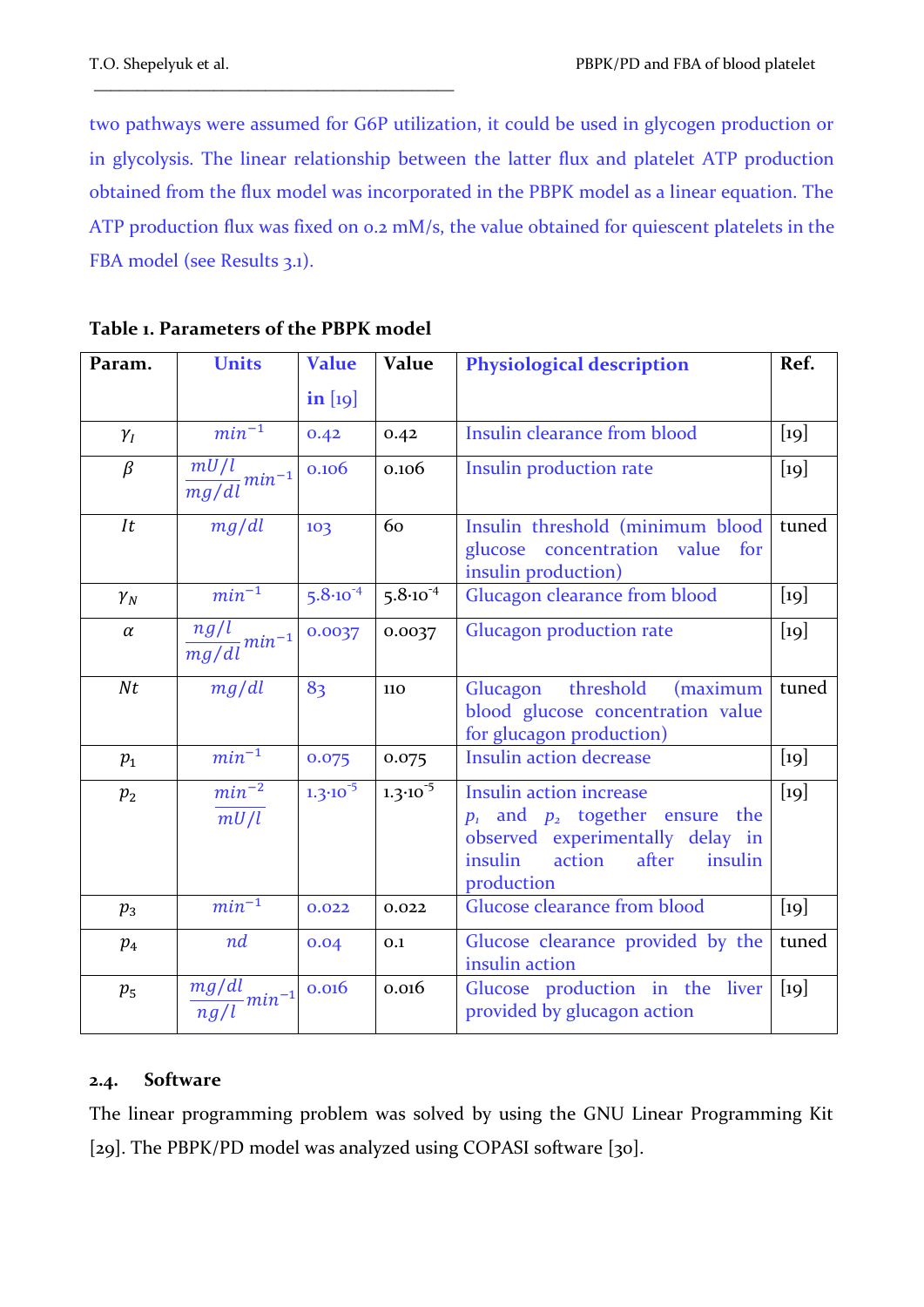#### **3. Results and Discussion**

#### **3.1. Flux Balance Analysis of human platelet metabolism**

#### **3.1.1.** *Energy metabolism on glucose*

\_\_\_\_\_\_\_\_\_\_\_\_\_\_\_\_\_\_\_\_\_\_\_\_\_\_\_\_\_\_\_\_\_\_\_\_\_\_\_\_\_\_

The first and most common pathway of energetic metabolism is anaerobic glycolysis, when glucose obtained from the medium or from the internal storage (glycogen) is converted into lactate. The calculation of maximum platelet ATP production from the known glucose uptake flux is straightforward and doesn't need FBA model. From our calculations in case of anaerobic glycolysis upper bound for ATP production rate is 0.26 mM/s for glucose consumption rate (0,128 mM/s) determined by maximal hexokinase activity. Similarly anaerobic glycogenolysis gives 0.20 mM/s of ATP for the upper limit on glycogen consumption flux 66  $\mu$ M/s [13].

Firstly we have analyzed experimental data for platelet suspensions without fatty acids or other than glucose substrates in the medium (Table 2). Each column of the table is an FBA calculation performed for an experimental study, with experimental data shown in parentheses and calculated data given without them. The columns are grouped into three types depending on the experimental conditions and design. The first group of works [3,5,9] includes measured lactate production and oxygen consumption rates in platelet. We assume that all oxygen goes into glucose oxidation. It should be noted that in work of Ravi et al. [3] lactate production was not directly measured, here it was recalculated from acidification of the medium according to works of Akkerman et al. [5,31]. From works of Akkerman's [12,13] estimation of fluxes in the glycogen metabolism can be included. The second group of works [11,32] includes measured rates of glucose, glycogen consumption, lactate production and glucose oxidation. Note that in Doery et al. [32] measured lactate production rate was 0.128 mM/s and does not correspond to glucose and glycogen consumption rates (0.055 and 0.032 mM/s, respectively) and glucose oxidation rate 0.535 μM/s. Therefore, we do not use lactate production rate as a constraint. In the study of Guppy et al. [8] rates of glucose, oxygen consumption, lactate production and glucose oxidation were measured, but total consumed oxygen is ten times the one needed for glucose, so it was not used as a constraint in the model.

Calculated ATP production for glucose oxidation varies from 0.1 to 0.66 mM/s depending on glucose and oxygen fluxes (Table 2). The contribution of glucose -> lactate pathway gives 21- 88 % of ATP flux with 69-99% of glucose going into lactate.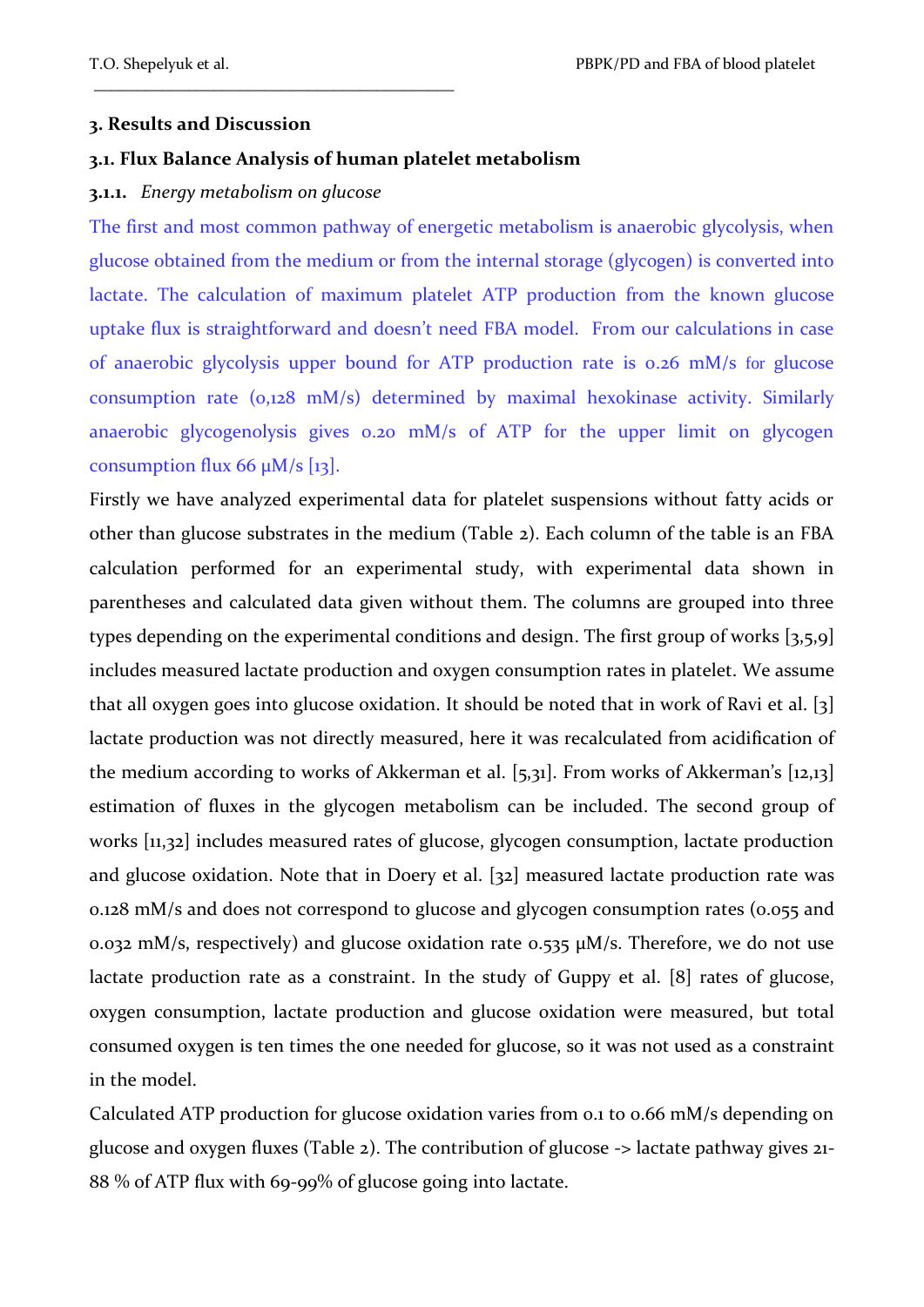|                                                                   | W/o free fatty acids as fuels |          |                  |                      |           |                        |            | With free fatty acids as fuels |                          |                            |
|-------------------------------------------------------------------|-------------------------------|----------|------------------|----------------------|-----------|------------------------|------------|--------------------------------|--------------------------|----------------------------|
| Group $\#/$                                                       | 1 / lactate+oxygen            |          |                  | lactate+             |           | $2/$ glucose + lactate |            | $3/$ lactate + $CO2+FFA$       |                          |                            |
| fixed fluxes                                                      |                               |          | oxygen +         | $+$ glycogen + $CO2$ |           | lactate +              |            |                                |                          |                            |
|                                                                   |                               |          | glycogen         |                      |           | $+ CO2$                |            |                                |                          |                            |
| Reference                                                         | [9]                           | $[3]$    | $\left[5\right]$ | [12, 13]             | $[11]$    | $[2]$                  | [8]        | $[2]$                          | $[7]$                    | $\left[\mathrm{11}\right]$ |
| Glucose<br>consumption                                            | 0.0175                        | 0.0678   | 0.1280           | 0.0871               | (0.0270)  | (0.0550)               | (0.0430)   | (0.0300)                       | 0.0437                   | (0.0270)                   |
| Glycogen<br>consumption                                           |                               |          | 0.0546           | (0.0110)             | (0.0.010) | (0.0320)               | 0.0116     | (0.0220)                       | $\overline{\phantom{0}}$ | (0.0010)                   |
| Oxygen<br>consumption                                             | (0.0130)                      | (0.105)  | (0.0330)         | (0.0330)             | 0.0149    | 0.0056                 | 0.0059     | 0.0093                         | 0.0234                   | 0.0264                     |
| Lactate<br>production                                             | (0.0300)                      | (0.0938) | (0.3520)         | (0.1830)             | (0.0518)  | (0.1729)               | (0.1080)   | (0.1032)                       | (0.0866)                 | (0.0518)                   |
| Glucose<br>oxidation                                              | 0.0026                        | 0.0210   | 0.0066           | 0.0066               | (0.0021)  | (0.000535)             | (0.000625) | (0.0004)                       | (0.00044)                | (0.0021)                   |
| FFA oxidation                                                     |                               |          |                  | $\blacksquare$       | $\equiv$  |                        | $\sim$     | (0.0003)                       | (0.0009)                 | (0.0006)                   |
| <b>ATP</b><br>production                                          | 0.10                          | 0.66     | 0.58             | 0.37                 | 0.13      | 0.23                   | 0.15       | 0.17                           | 0.20                     | 0.18                       |
| Respiration, %                                                    | 65/15                         | 79/31    | 28/4             | 44/7                 | 57/8      | 12/1                   | 19/1       | 26/1                           | 56/1                     | 70/8                       |
| $\mathbf{g}$<br>Glycolysis<br>glycogenolysis,<br>$\frac{6}{9}$ ## | 35/85                         | 21/69    | 72/96            | 56/93                | 43/92     | 88 / 99                | 81/99      | 74 / 99                        | 45/<br>99                | 30/92                      |

**Table 2. Main fluxes in the FBA of platelet \*.** 

\* Values are expressed in mM/s. Values in parantheses were fixed corresponding to experimentally measured fluxes.

# Fraction of respiration in ATP production/ glucose utilization

## Fraction of glucose and glycogen consumption in ATP production/ glucose utilization.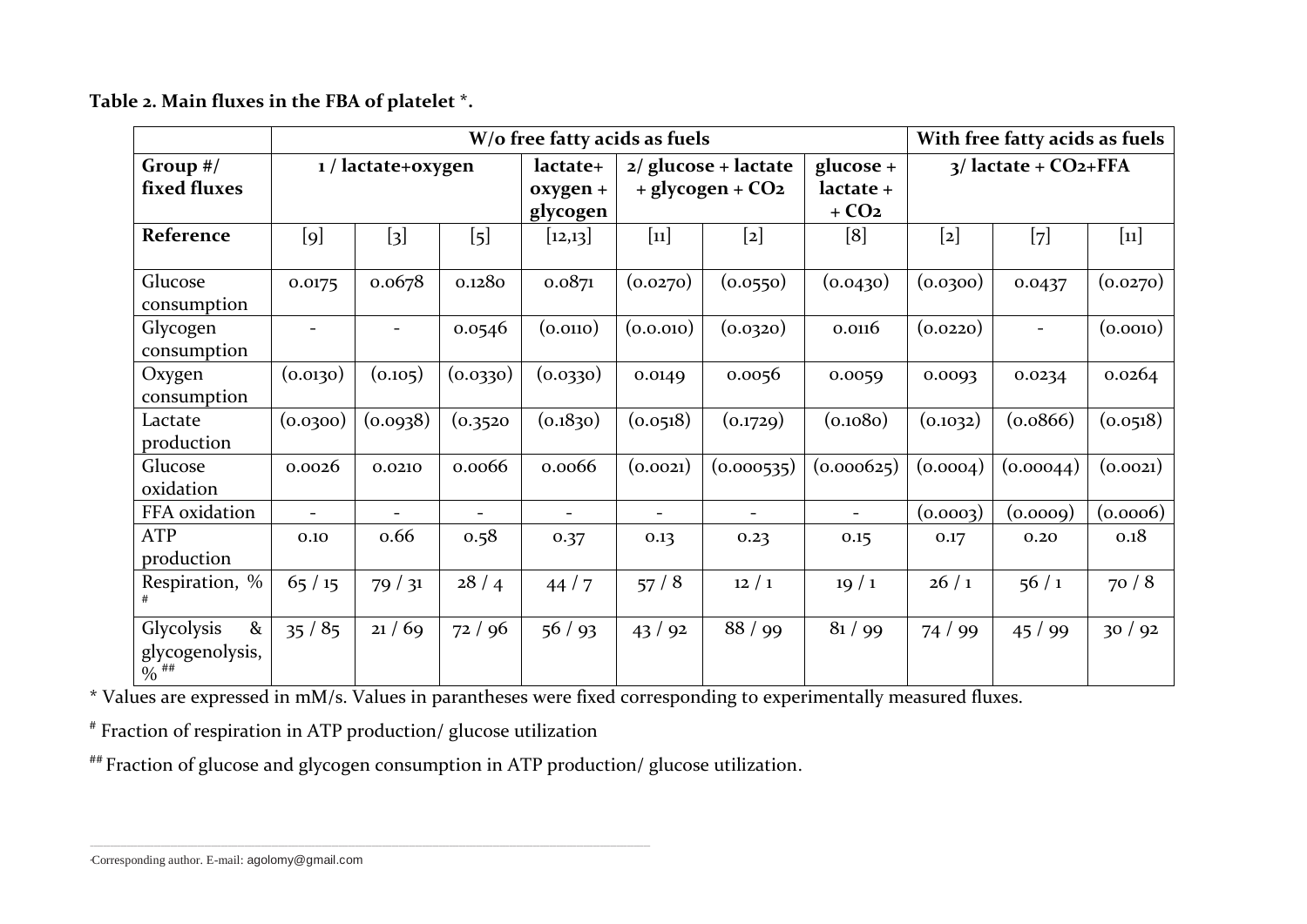As could be seen from Table 2, measured oxygen fluxes are one [5,9] to two [3] orders of magnitude greater than the flux directed to glucose oxidation. It may be caused by some measurement errors of Clark's electrodes; thus we assumed that measurements of  $^{14}CO<sub>2</sub>$ evolved from labeled 6-<sup>14</sup>C-glucose are more accurate. Then the fraction of oxidized glucose is 1-8 % instead of 15-31% and glycolysis from glucose to lactate makes the greatest contribution to the ATP production. Note that even in quiescent platelet the hexokinase enzyme works at 20-60% of its maximal velocity.

The experimental data on platelet glycogen consumption vary greatly in the literature (Table 2). It is interesting to note that glycogen used as a substrate approximately may be depleted in 3 days [11] or in 1.5-7 hours [5]. Thus, it can disprove the hypothesis that platelet do not use glycogen in a quiescent state.

According to these results, it is important to take into account fatty acids oxidation to make more accurate estimation of platelet energy metabolism.

## **3.1.2.** *Energy metabolism on glucose and fatty acids*

Fatty acids oxidation was measured in several works [2,7] through labeled 6-<sup>14</sup>C-palmitate. We also include in the analysis data from [11], where platelet rich plasma with fatty acids was used instead of washed platelets. As could be seen from Table 2 addition of palmitate oxidation does not vary ATP production rate greatly. Contribution of anaerobic glycolysis/glycogenolysis still exceeds contribution of respiration to energy metabolism.

Like other cells, platelets have stored fatty acids. We can estimate endogenous FFA oxidation from study with etomixir [3], where approximately 15% of oxygen is directed on endogenous FFA oxidation. Yet even addition of endogenous FFA oxidation at 900 nM/s does not change the situation.

Thus, it may be concluded that glycolysis is a principal source to platelet energy production, while the importance of oxidative metabolism is controversial. Sum of glucose, exogenous and endogenous fatty acids oxidation may mainly contribute to ATP production, but glucose is not the major fuel for these oxidative pathways.

On average, ATP production flux in quiescent platelets in glucose medium can be estimated as 0.2-0.3 mM/s with 99% of glucose going into lactate.

In the following section we test the hypothesis that stored fuels, mainly glycogen, can be used by platelets under "tight" conditions of low glucose in the medium.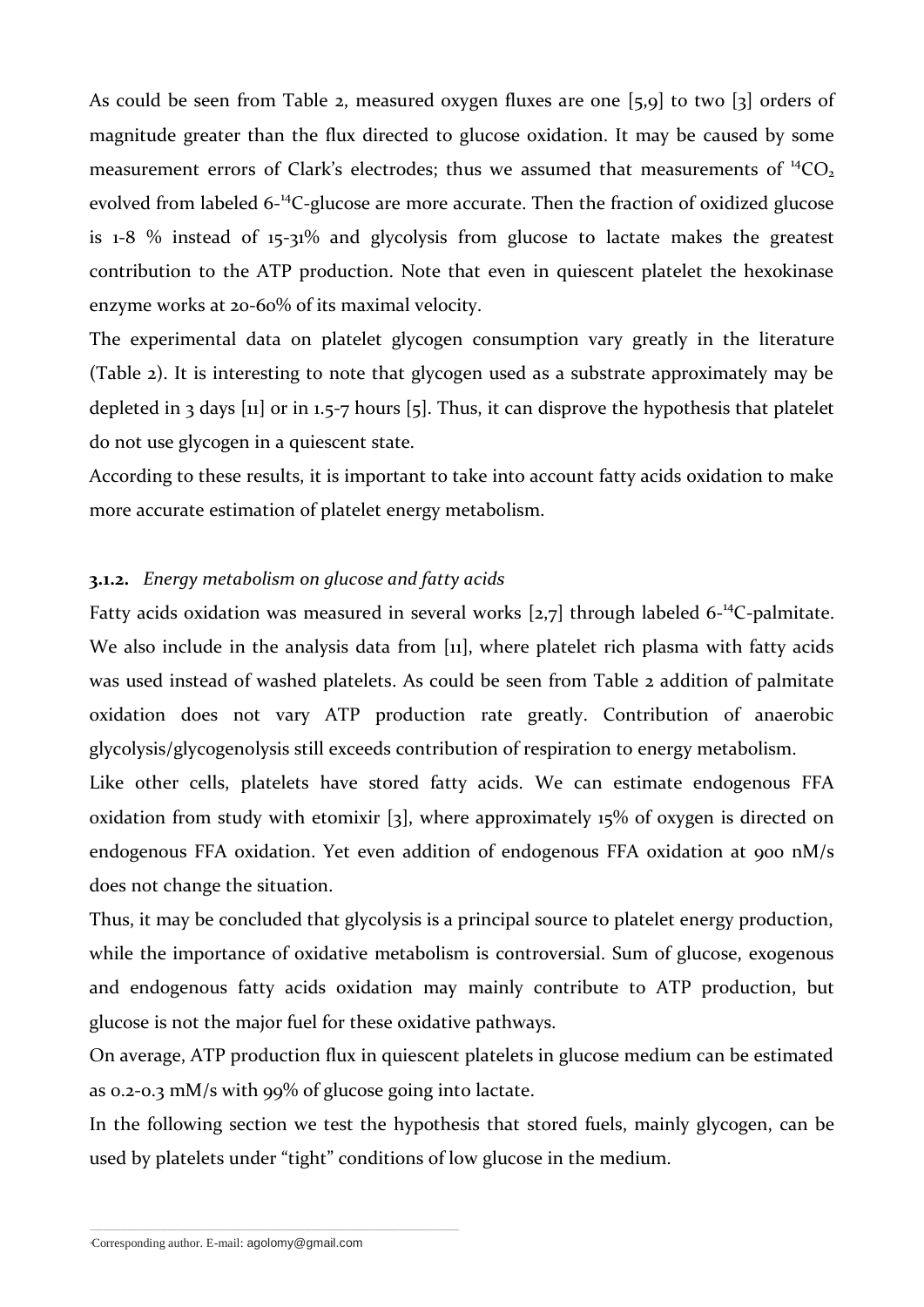## **3.2. Physiologically based pharmacokinetics/pharmacodynamics 3.2.1. Analysis of PBPK model with platelets**

\_\_\_\_\_\_\_\_\_\_\_\_\_\_\_\_\_\_\_\_\_\_\_\_\_\_\_\_\_\_\_\_\_\_\_\_\_\_\_\_\_\_

To investigate platelet energy capabilities we have positioned a model of quiescent platelet described by stationary energy fluxes into a mathematical model of human daily blood glucose turnover. The physiologically based pharmacokinetics (PBPK) model was adapted from [19], where blood glucose levels are expressed in mg/dl (for glucose, 1 mM  $\approx$  18 mg/dl). First, the model was tuned to describe experimental data on average human glucose dynamics from [25] (Fig. 1). At time intervals (200, 280), (950, 1050) and (1280, 1360) min blood glucose input flux at  $\frac{1}{2}$  mg/dl/min was added to the model. The final model parameters are given in Table 1. It should be noted here that the experimental glucose time course is for an individual donor and thus the parameters of the model were assessed for this particular donor and may differ from generally accepted parameters.



**Figure 1**. Blood glucose level in the PBPK model in comparison with experimental data [25]. At time intervals (200, 280), (950, 1050) and (1280, 1360) min blood glucose input flux at 5 mg/dl/min was added to the model.

The influence of blood platelets even with maximal glucose consumption rate of 0.128 mM/s at normal blood glucose level (100 mg/dl) equals 0.01 mg/dl/min and is negligible compared to normal fasting blood glucose turnover rate (155 mg/dl/min) [33].

Platelet glucose consumption fluxes (approx. 50-100 μM/s) are far larger than those for red blood cells and are approaching those for respirating white blood cells (50  $\mu$ M/s [34]), yet, their relative volume is too small to have influence on whole organism glucose turnover.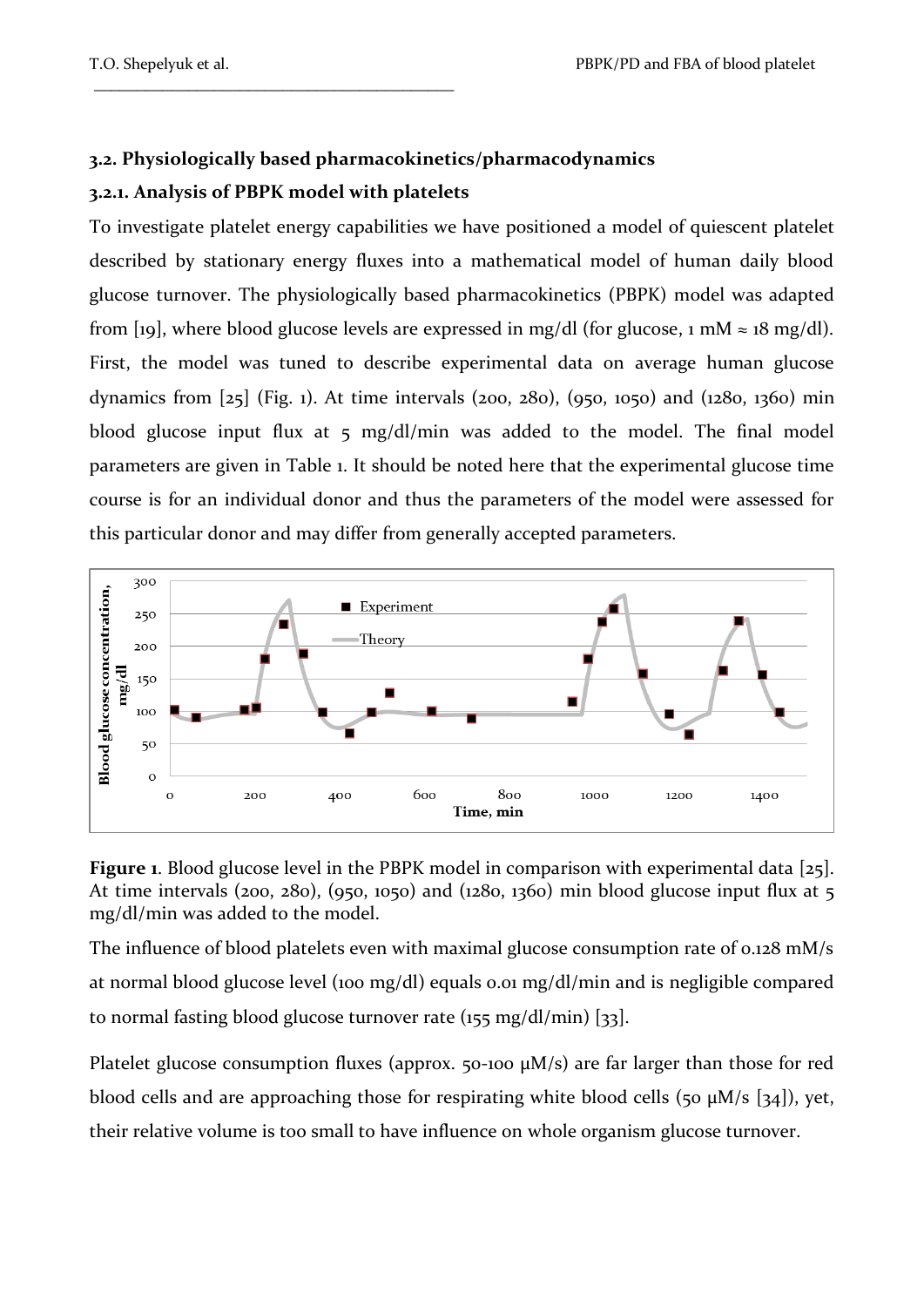## **3.2.2. Analysis of platelet metabolism dynamics in human blood**

\_\_\_\_\_\_\_\_\_\_\_\_\_\_\_\_\_\_\_\_\_\_\_\_\_\_\_\_\_\_\_\_\_\_\_\_\_\_\_\_\_\_

Normal human fasting glucose levels vary from 70 to 100 mg/dl (or 3.5-5.5 mM) with maximum levels of 360 mg/dl after meal and minimum of 50 mg/dl during starvation [35]. For platelet glucose transporter  $Km = 27$  mg/dl, that is below the blood glucose minimum level, so the platelet glucose flux depends mainly on the number of GLUT3 transporters on the platelet membrane. Yet as was discussed in previous section (3.1) platelet metabolism depends mainly on glucose input. We investigated platelet behavior in conditions of rather tight diet with one short period of high blood glucose influx (10 mg/dl) at time interval (100,120) min and one long period of low blood glucose influx (1 mg/dl at time interval (500,700) min (Fig. 2). Under such diet blood glucose levels vary from 75 to 300 mg/dl (Fig. 2A). Platelet metabolism was investigated for 3 values of the plasmatic membrane fraction of GLUT3, 10% (Fig. 2B), 12% (Fig. 2C) and 15% (Fig. 2D).

The platelet glycogen storage depends on glucose level and number of glucose transporters with high sensitivity. As switch between glycogen storage and glycogen consumption could be regulated by the activity of GLUT<sub>3</sub> and HK, it is probable that in real cells it is regulated depending on ATP production and glucose-6-phosphate flux.

## **3.2.3. Sensitivity analysis of platelet glycogen storage**

Obviously the parameters influencing platelet energy storage are not limited to GLUT3 and blood glucose levels. We performed sensitivity analysis of the parameters of the PKPD model with platelets to find other candidates. The sensitivity parameter tells how sensitive the output is to a perturbation of the input or in the parameters of the model [36]. As the output, we have chosen the concentration of platelet glycogen at 1000 min of glucose course described in Fig. 2. The detailed results of sensitivity analysis are shown in Table 3. It appeared that platelet GLUT<sub>3</sub> and ATP production are indeed the parameters with highest sensitivity values. Interestingly, platelet glycogen level is sensitive to the parameters of glucagon dynamics two orders of magnitude more than to the parameters of insulin dynamics. In summary, sensitivity analysis shows that platelet glycogen level is more sensitive to platelet parameters than to blood glucose levels.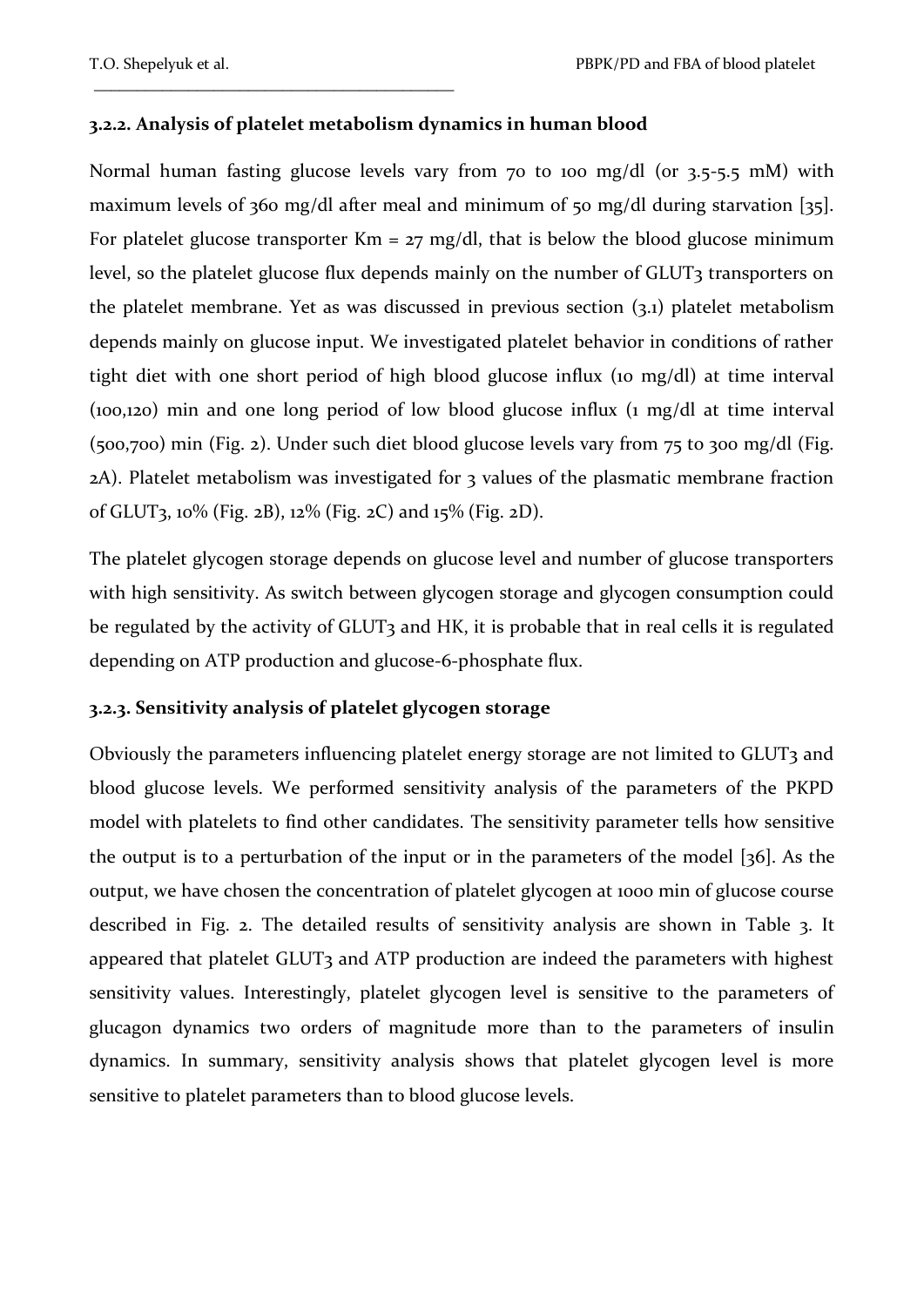# **Table 3. Sensitivity analysis of the model (scaled sensitivities of the parameters)**

| Parameter                                     | <b>Sensitivity</b>                             |  |  |
|-----------------------------------------------|------------------------------------------------|--|--|
| $\gamma_I$                                    | $3.6 \cdot 10^{-4}$                            |  |  |
|                                               | $\frac{-3.9 \cdot 10^{-4}}{3.8 \cdot 10^{-4}}$ |  |  |
| <i>It</i> , $p_2, p_4$                        |                                                |  |  |
| $\gamma_N$                                    | $-0.02$                                        |  |  |
| α                                             | 0.02                                           |  |  |
| Nt                                            | 0.13                                           |  |  |
| $p_{1}$                                       | $3.4 \cdot 10^{-4}$                            |  |  |
| $p_3$                                         | $-0.03$                                        |  |  |
| GLUT <sub>3</sub> plasmatic membrane fraction | 0.67                                           |  |  |
| GLUT <sub>3</sub> Km                          | $-0.14$                                        |  |  |
| HK Km                                         | $-9.10^{-4}$                                   |  |  |
| ATP production                                | $-0.52$                                        |  |  |

\_\_\_\_\_\_\_\_\_\_\_\_\_\_\_\_\_\_\_\_\_\_\_\_\_\_\_\_\_\_\_\_\_\_\_\_\_\_\_\_\_\_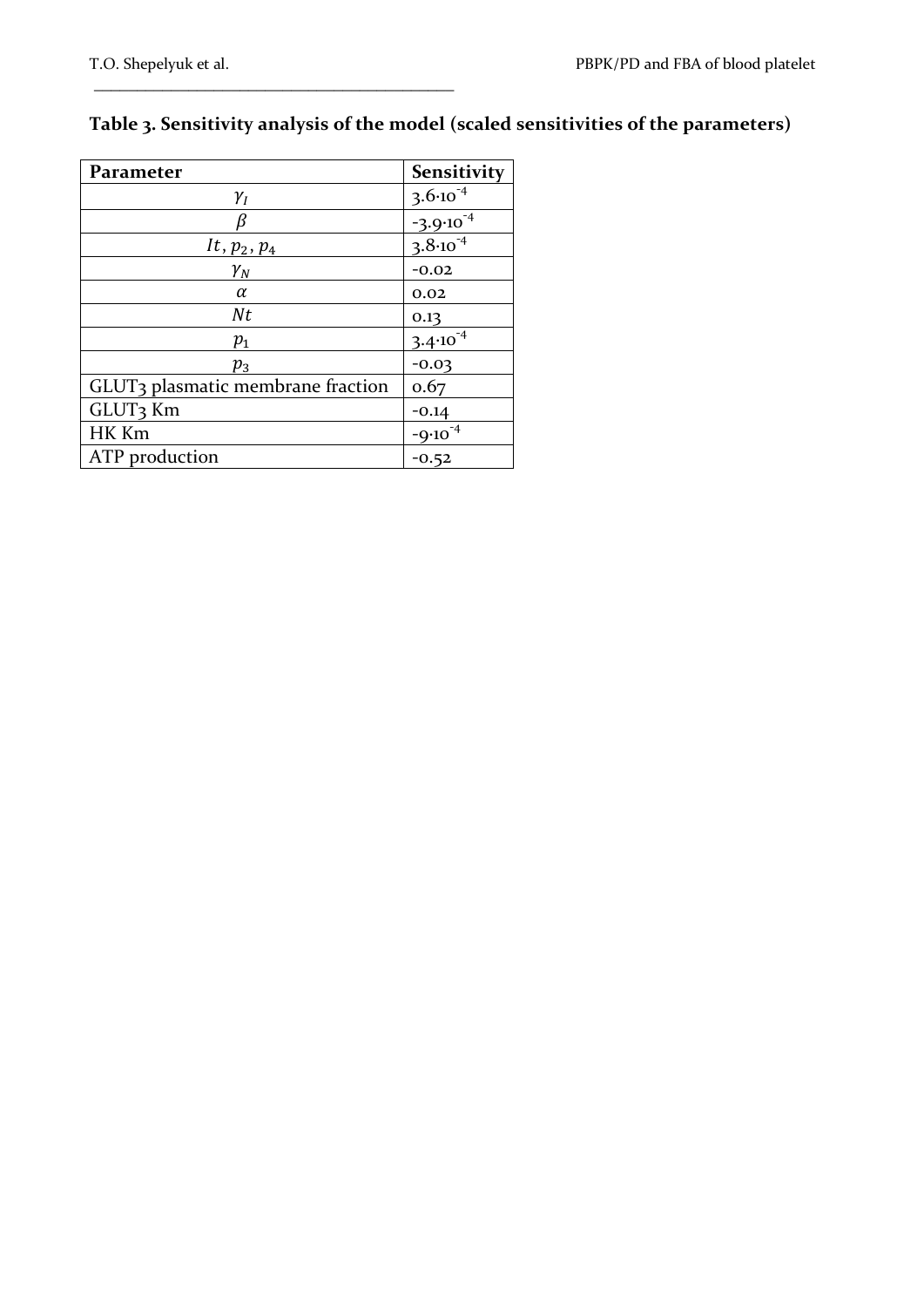

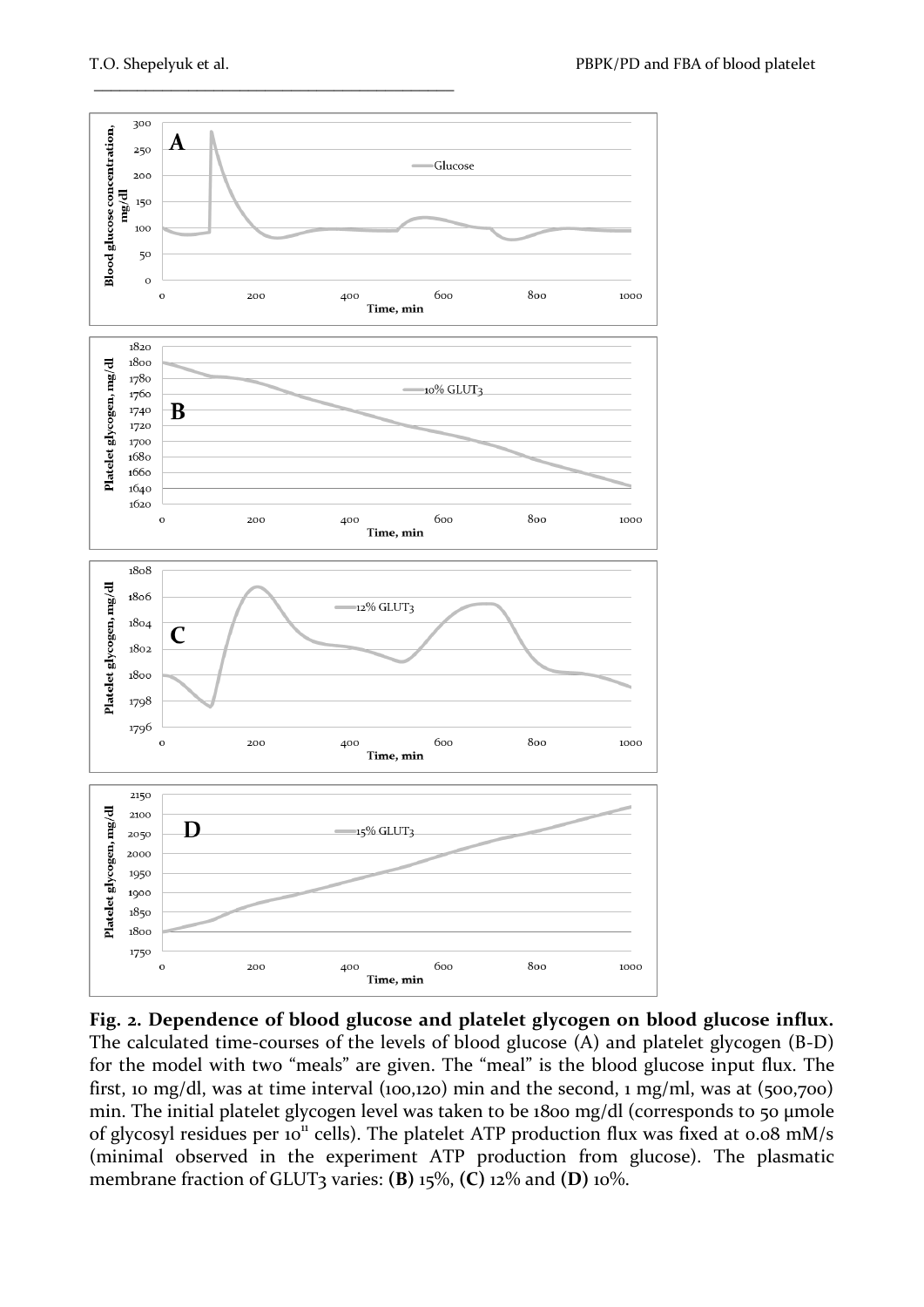## **Conclusions**

Here we have applied Flux Balance Analysis and Pharmacokinetics/Pharmacodynamics modeling to analyze platelet functioning in human physiology. The aim of our study was to bring together scattered data on quiescent platelet metabolism, and propose which of the proposed in the literature [2,3,7] metabolic pathways (anaerobic glycolysis, oxidative phosphorylation or fatty acid oxidation) is responsible for platelet ATP production in quiescent state. From FBA it could be concluded that platelet uses both glycolysis and respiration for ATP production. In comparison with respiration, glycolysis (hexokinase) works close to its maximum and most of glucose is converted to lactate. Estimations allow us to make a conclusion that in quiescent state glucose prevails in ATP production over exogenous and endogenous fatty acids and other endogenous fuels oxidation. The role of glycogenolysis in platelet metabolism could not be assessed from FBA, as it depends on platelet glucose and oxygen consumption fluxes. The glucose consumption flux is determined by platelet glucose transporter, GLUT3, and hexokinase enzyme. The latter already works close to its limit. The former depends on the number of GLUT3 in platelet membrane and blood glucose concentration. The proposed PBPK/PD model allows the assessment of the mutual influence of platelet metabolism and blood glucose levels. We find that platelet metabolism, despite high glucose consumption rates, does not much influence blood glucose levels due to small relative platelet volume. The blood glucose influence on platelet metabolism strongly depends on fraction of GLUT3 in platelet plasmatic membrane. Platelet glycogen could be continuously stored for 15% of GLUT3, continuously depleted for 10% of GLUT3 or synthesized after meal and depleted after fasting for 11-14%. These finding suggest that platelets contain big amounts of the stored glycogen for a case of a prolonged fast rarely met in the contemporary world.

## **Acknowledgements**

The study was supported by Russian Foundation for Basic Research grants 15-29-01313, 16- 34-00651 and 15-34-70009, and by the Russian President Grants MD-6347.2015.4 and MK-5879.2016.4.

## **References**

[1] H.H. Versteeg, J.W. Heemskerk, M. Levi, P.H. Reitsma, New fundamentals in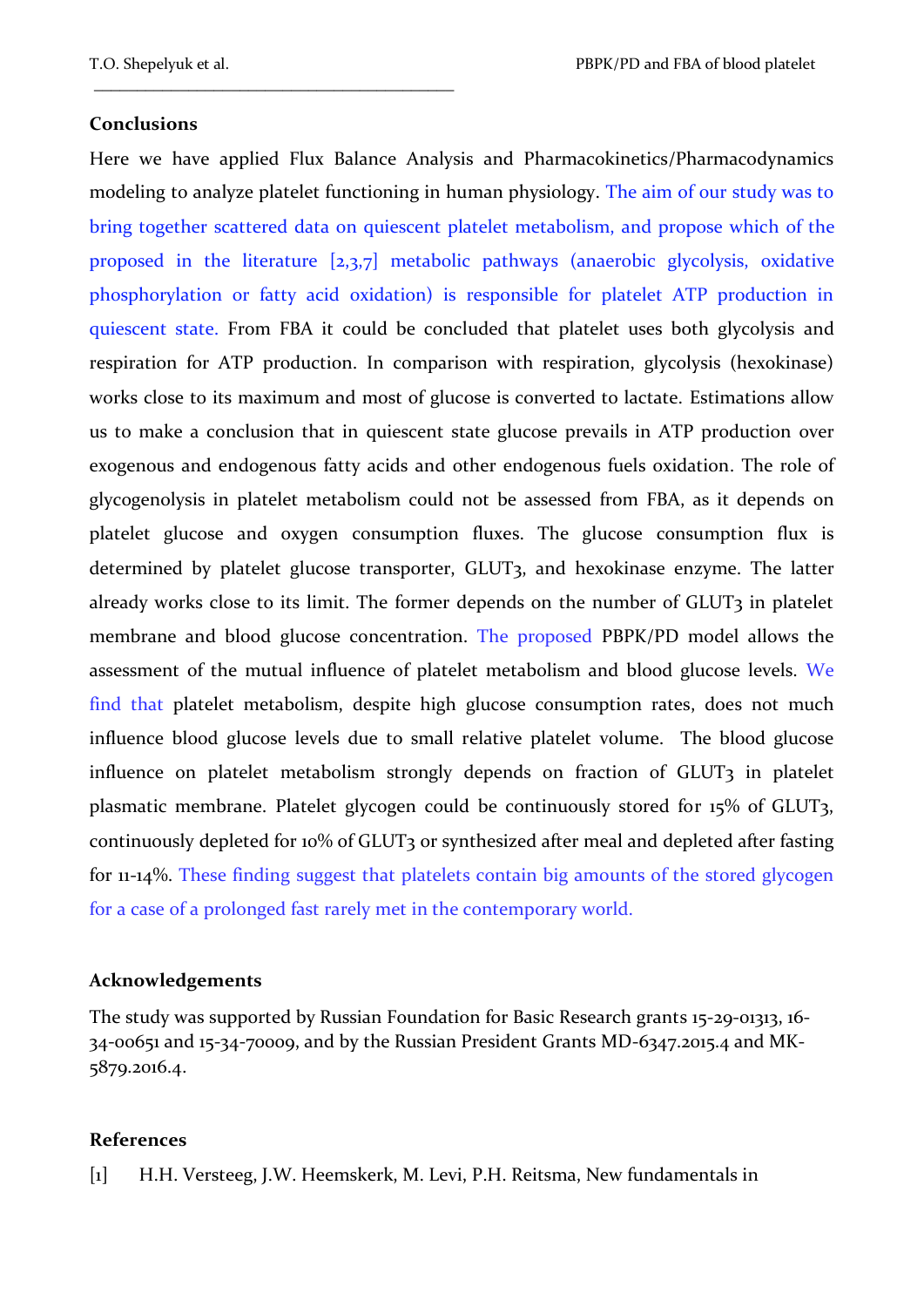hemostasis, Physiol Rev. 93 (2013) 327–358.

\_\_\_\_\_\_\_\_\_\_\_\_\_\_\_\_\_\_\_\_\_\_\_\_\_\_\_\_\_\_\_\_\_\_\_\_\_\_\_\_\_\_

- [2] J.C. Doery, J. Hirsh, I. Cooper, Energy metabolism in human platelets: interrelationship between glycolysis and oxidative metabolism., Blood. 36 (1970) 159– 68.
- [3] S. Ravi, B. Chacko, H. Sawada, P.A. Kramer, M.S. Johnson, G.A. Benavides, et al., Metabolic plasticity in resting and thrombin activated platelets., PLoS One. 10 (2015) e0123597. doi:10.1371/journal.pone.0123597.
- [4] S. Karpatkin, Studies on human platelet glycolysis. Effect of glucose, cyanide, insulin, citrate, and agglutination and contraction on platelet glycolysis., J. Clin. Invest. 46 (1967) 409–17. doi:10.1172/JCI105542.
- [5] J.W. Akkerman, H. Holmsen, Interrelationships among platelet responses: studies on the burst in proton liberation, lactate production, and oxygen uptake during platelet aggregation and Ca2+ secretion., Blood. 57 (1981) 956–66.
- [6] V. Vasta, E. Meacci, M. Farnararo, P. Bruni, Glutamine Utilization in Resting and Stimulated Platelets, J. Biochem. 114 (1993) 163–166.
- [7] M. Guppy, L. Abas, C. Neylon, M.E. Whisson, S. Whitham, D.W. Pethick, et al., Fuel Choices by Human Platelets in Human Plasma, Eur. J. Biochem. 244 (1997) 161–167. doi:10.1111/j.1432-1033.1997.00161.x.
- [8] M. Guppy, M.E. Whisson, R. Sabaratnam, P. Withers, K. Brand, Alternative Fuels for Platelet Storage: A Metabolic Study, Vox Sang. 59 (1990) 146–152. doi:10.1111/j.1423- 0410.1990.tb00849.x.
- [9] M.H. Fukami, H. Holmsen, L. Salganicoff, Adenine nucleotide metabolism of blood platelets IX. Time course of secretion and changes in energy metabolism in thrombintreated platelets, Biochim. Biophys. Acta - Gen. Subj. 444 (1976) 633–643. doi:10.1016/0304-4165(76)90310-X.
- [10] J.-W.N. Akkerman, G. Gorter, Relation between energy production and adenine nucleotide metabolism in human blood platelets, Biochim. Biophys. Acta - Bioenerg. 590 (1980) 107–116. doi:10.1016/0005-2728(80)90150-4.
- [11] S. Murphy, F.H. Gardner, Platelet storage at 22 degrees C; metabolic, morphologic, and functional studies., J. Clin. Invest. 50 (1971) 370–7. doi:10.1172/JCI106504.
- [12] J.W. Akkerman, G. Rijksen, G. Gorter, G.E. Staal, Platelet functions and energy metabolism in a patient with hexokinase deficiency., Blood. 63 (1984) 147–53.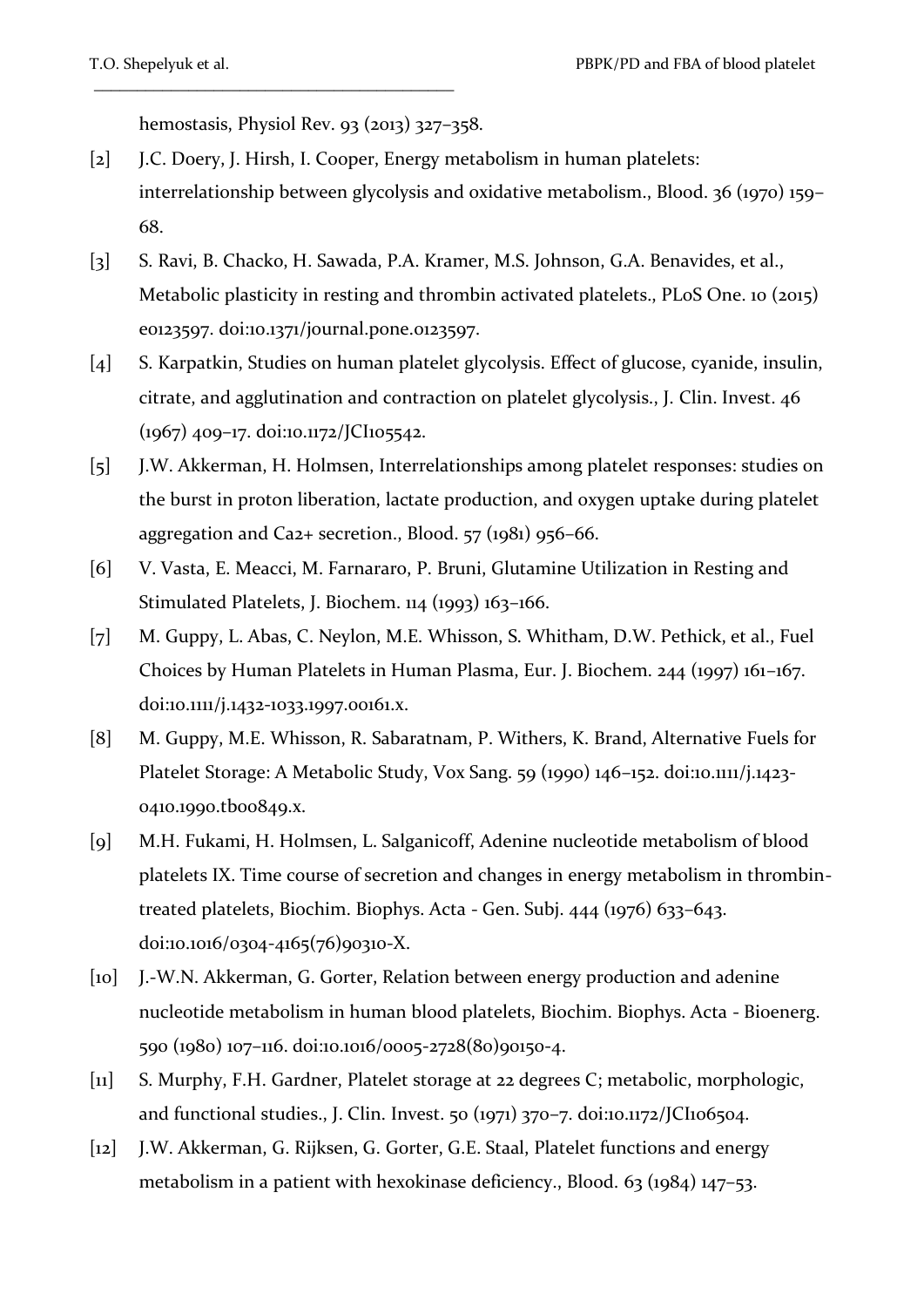- [13] J.W.N. Akkerman, G. Gorter, J.J. Sixma, Regulation of glycolytic flux in human platelets relation between energy production by glyco(geno)lysis and energy consumption, Biochim. Biophys. Acta - Gen. Subj. 541 (1978) 241–250. doi:10.1016/0304-4165(78)90397-5.
- [14] R.B. Scott, Activation of glycogen phosphorylase in blood platelets., Blood. 30 (1967) 321–30..
- [15] P.W. Majerus, M.B. Smith, G.H. Clamon, Lipid metabolism in human platelets. I. Evidence for a complete fatty acid synthesizing system., J. Clin. Invest. 48 (1969) 156– 64. doi:10.1172/JCI105964.
- [16] P. Cohen, A. Derksen, H. Van den Bosch, Pathways of fatty acid metabolism in human platelets., J. Clin. Invest. 49 (1970) 128–39. doi:10.1172/JCI106211.
- [17] A. Thomas, S. Rahmanian, A. Bordbar, B.Ø. Palsson, N. Jamshidi, Network reconstruction of platelet metabolism identifies metabolic signature for aspirin resistance., Sci. Rep. 4 (2014) 3925. doi:10.1038/srep03925.
- [18] J.W.N. Akkerman, G. Gorter, L. Schrama, H. Holmsen, A novel technique for rapid determination of energy consumption in platelets. Demonstration of different energy consumption associated with three secretory responses, Biochem. J. 210 (1983) 145–155. doi:10.1042/bj2100145.
- [19] M.G. Markakis, G.D. Mitsis, V.Z. Marmarelis, Computational study of an augmented minimal model for glycaemia control., Conf. Proc. ... Annu. Int. Conf. IEEE Eng. Med. Biol. Soc. IEEE Eng. Med. Biol. Soc. Annu. Conf. 2008 (2008) 5445–8. doi:10.1109/IEMBS.2008.4650446.
- [20] J.D. Orth, I. Thiele, B.Ø. Palsson, What is flux balance analysis?, Nat. Biotechnol. 28 (2010) 245–8. doi:10.1038/nbt.1614.
- [21] J.M. Lee, E.P. Gianchandani, J.A. Papin, Flux balance analysis in the era of metabolomics., Brief. Bioinform. 7 (2006) 140–50. doi:10.1093/bib/bbl007.
- [22] N. Jamshidi, B.Ø. Palsson, Formulating genome-scale kinetic models in the postgenome era., Mol. Syst. Biol. 4 (2008) 171. doi:10.1038/msb.2008.8.
- [23] A.M. Feist, M.J. Herrgård, I. Thiele, J.L. Reed, B.Ø. Palsson, Reconstruction of biochemical networks in microorganisms., Nat. Rev. Microbiol. 7 (2009) 129–43. doi:10.1038/nrmicro1949.
- [24] J.M. Burkhart, M. Vaudel, S. Gambaryan, S. Radau, U. Walter, L. Martens, et al., The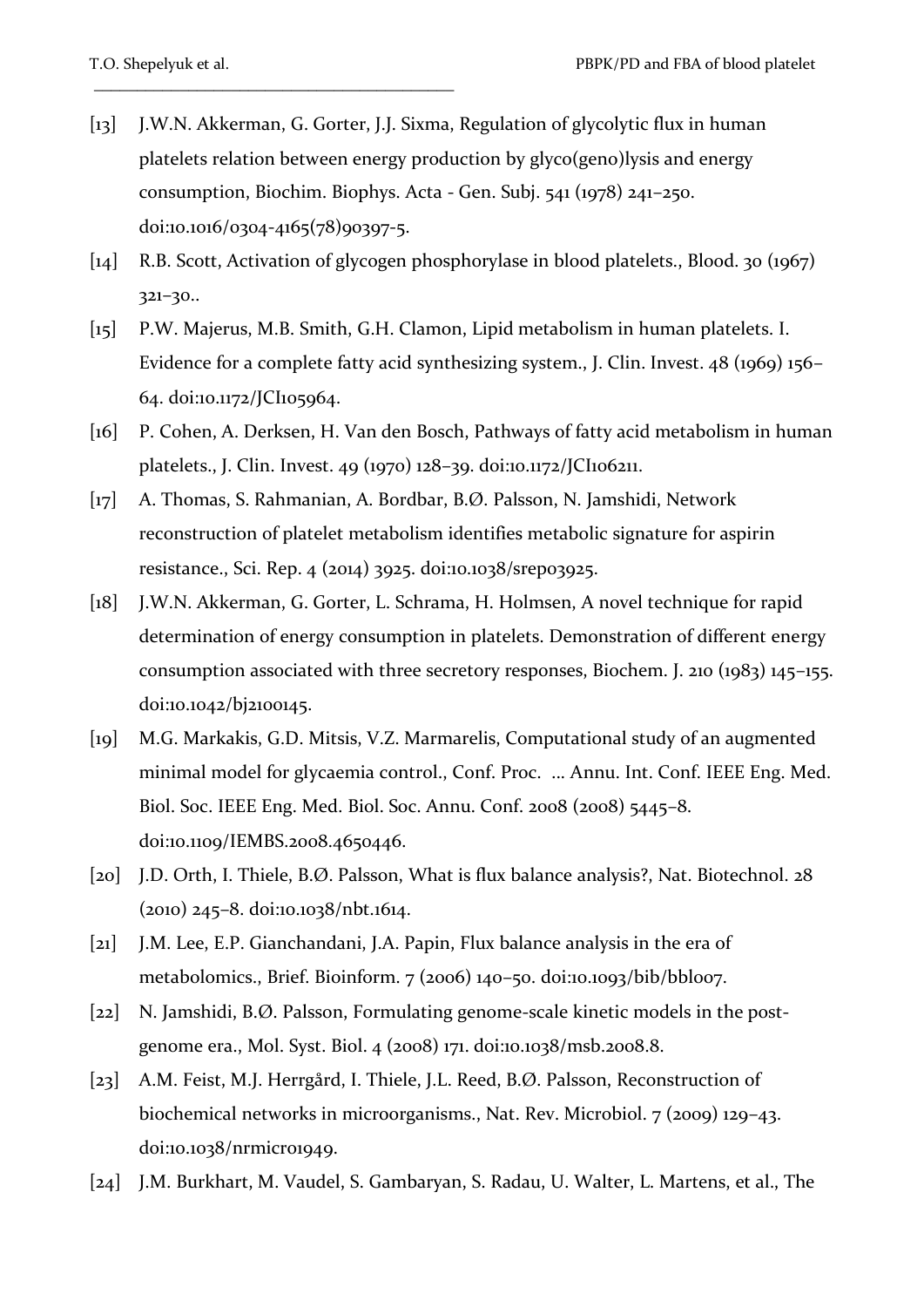first comprehensive and quantitative analysis of human platelet protein composition allows the comparative analysis of structural and functional pathways, Blood. 120 (2012) e73–e82.

- [25] S. Schaller, S. Willmann, J. Lippert, L. Schaupp, T.R. Pieber, A. Schuppert, et al., A Generic Integrated Physiologically based Whole-body Model of the Glucose-Insulin-Glucagon Regulatory System., CPT Pharmacometrics Syst. Pharmacol. 2 (2013) e65. doi:10.1038/psp.2013.40.
- [26] P. Mendes, S. Hoops, S. Sahle, R. Gauges, J. Dada, U. Kummer, Computational modeling of biochemical networks using COPASI , Methods Mol.Biol. 500 (2009) 17– 59.
- [27] T. Back, Evolutionary algorithms in theory and practice: evolution strategies, evolutionary programming, genetic algorithms, Oxford university press, Oxford, 1996.
- [28] I.A. Ferreira, A.I.M. Mocking, R.T. Urbanus, S. Varlack, M. Wnuk, J.-W.N. Akkerman, Glucose uptake via glucose transporter 3 by human platelets is regulated by protein kinase B., J. Biol. Chem. 280 (2005) 32625–33. doi:10.1074/jbc.M507221200.
- [29] A. Makhorin, GNU linear programming kit, Moscow Aviat. Inst. (2001).
- [30] S. Hoops, S. Sahle, R. Gauges, C. Lee, J. Pahle, N. Simus, et al., COPASI--a COmplex PAthway SImulator, Bioinformatics. 22 (2006) 3067-3074.
- [31] J.W.N. Akkerman, H. Holmsen, M. Loughnane, Simultaneous measurement of aggregation, secretion, oxygen uptake, proton production, and intracellular metabolites in the same platelet suspension, Anal. Biochem. 97 (1979) 387–393. doi:10.1016/0003-2697(79)90090-3.
- [32] J.C.G. Doery, J. Hirsh, G.C. de Gruchy, Platelet Glycolytic Enzymes: Effect of Cellular Disruption Procedures on Activity, Br. J. Haematol. 19 (1970) 145–157. doi:10.1111/j.1365- 2141.1970.tb01613.x.
- [33] J.T. Sorensen, A physiologic model of glucose metabolism in man and its use to design and assess improved insulin therapies for diabetes, (1985). http://dspace.mit.edu/handle/1721.1/15234.
- [34] N. Borregaard, T. Herlin, Energy metabolism of human neutrophils during phagocytosis., J. Clin. Invest. 70 (1982) 550–7.
- [35] R.H. Unger, A.M. Eisentraut, L.L. Madison, The effects of total starvation upon the levels of circulating glucagon and insulin in man., J. Clin. Invest. 42 (1963) 1031–9.